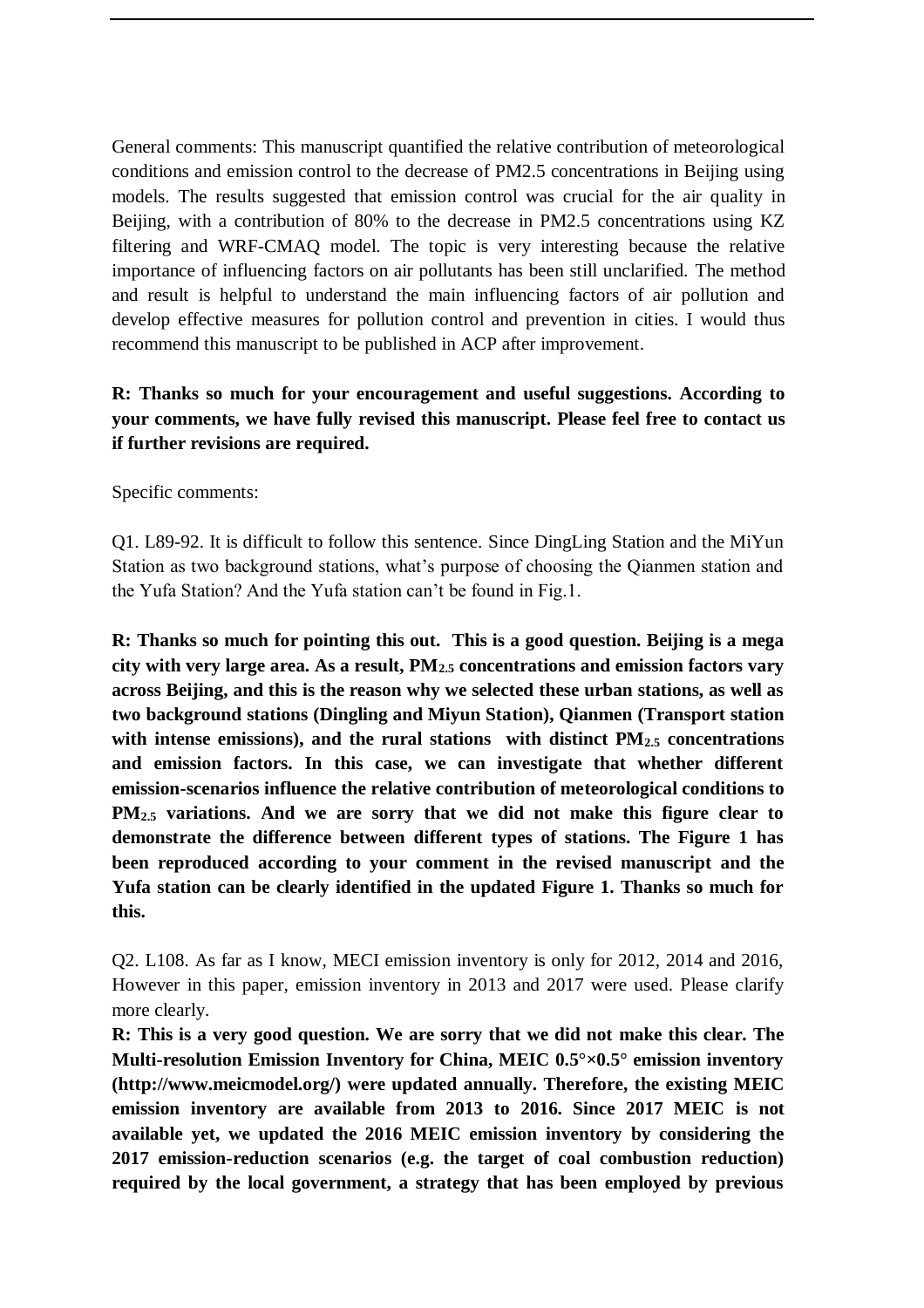**studies ( Chen et al., 2019; etc. ). We are sorry that we did not make the explanation of emission inventory clear in the previous manuscript. And in the revised manuscript, we explained that the 2017 MEICInventory was updated from 2016 MEIC.**

**Chen, Z. et al. (2019) Evaluating the "2+26" Regional Strategy for Air Quality Improvement During Two Air Pollution Alerts in Beijing: variations of PM2.5 concentrations, source apportionment, and the relative contribution of local emission and regional transport. Atmospheric Chemistry and Physics 19(10):6879-6891.** 

Q3. L116. Which years' local environmental statistical data and reported emission data were used? From 2013 to 2017? Please clarify it. Did you compare the emission data of this Beijing local-emission inventory with others'? How about the difference? Since the emission is a basic for your research.

**R: Thanks so much for this. The local environmental statistical data used for this research were from 2013 to 2017. For your reference, we compared our statistical data with Annual report from National Environmental Statistics Bulletin [\(http://www.mee.gov.cn/gzfw\\_13107/hjtj/qghjtjgb/\)](http://www.mee.gov.cn/gzfw_13107/hjtj/qghjtjgb/) and the report from "2+26" center for air pollution prevention and control as follows. As you can see, the statistical data used for this research is highly consistent with other official data. The VOC value is very difficult to estimate and our data is very close to the data reported by the "2+26" center for air pollution prevention and control. Through this comparison, we believe the statistical data we collected for this research is valid for the following simulation analysis. Thanks again for pointing this out.** 

**The comparison of The local environmental statistical data used for this research and other official statistical data in 2017 (unit: 10k tons)** 

|                                                               | SO <sub>2</sub> | $NO_{v}$   | CO.         | VOC   | NH <sub>3</sub> | $PM_{10}$  | $PM_{2.5}$ | BC - | - OC |
|---------------------------------------------------------------|-----------------|------------|-------------|-------|-----------------|------------|------------|------|------|
| Statistical data for this research                            |                 | 1.38 10.15 | 49.54       | 13.47 | 3.20            | 14.74      | 3.92       | 0.17 | 0.44 |
| <b>National Environmental Statistics</b><br><b>Bulletin</b>   | 1.38            |            | 12.16 52.03 | 24.24 |                 | 3.26 14.68 | 3.91       | 0.22 | 0.41 |
| " $2+26$ " center for air pollution<br>prevention and control | 0.89            | 9.24       | 48.98       | 13.93 | 3.16            | 13.82      | 3.72       | 0.19 | 0.46 |

Q4. Section 3.1. Filtering is a key research method for this study, which decomposes the original signal into trend signal and seasonal signal and the disturbance. Although the contribution rate in Table 3 partially reflects the composition of the decomposition, a time series diagram is still necessary to show that the components are correct after filtering.

**R: Thanks so much for this comment. Yes, the accuracy of KZ filtering is closely related to the reliability of our research and how to judge whether the result of KZ filtering is satisfactory. According to your comments, we again reviewed the general principle of KZ filtering and other papers that employed KZ filtering, and found that no other criteria is supplied to verify KZ filtering. The commonly used criterion is that the closer the sum of three components to 1, the better filtering accuracy is. This is because a large value of the sum of the three components indicates that a majority of meteorological influences to PM2.5 variations have been considered in**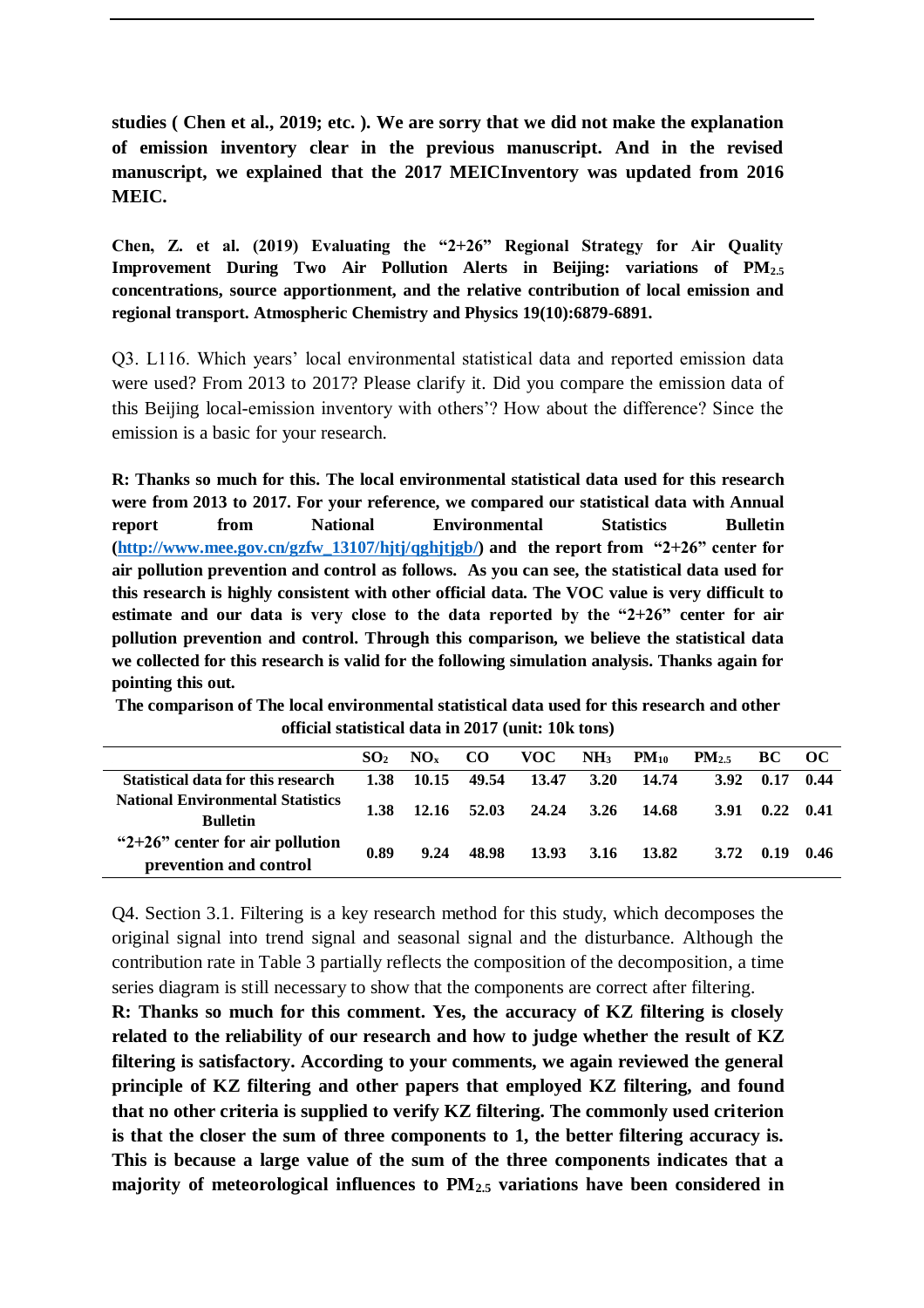**the KZ filtering. And for our research, the sum of three components for all stations are very close to 1, indicating a majority of meteorological influences has been filtered through KZ filtering. According to your comments, here we presented a KZ filtering curve as follows. Although we cannot easily judge the quality of KZ filtering according to the decomposed KZ components, we can see that the long-term component demonstrates a smooth curve whilst the trend of season component and short-term component is highly consistent with that of the original PM2.5 time series, especially for some simultaneous peaks. This means the extracted seasonal component and short-term component made a significant contribution to seasonal and short-term variations of original PM2.5 concentrations in Beijing from 2013 to 2017, indicating a satisfactory KZ filtering result. Thanks again for pointing this out and we have added relevant explanation to the revised manuscript.** 



**Long-term, seasonal and short-term component extracted from original PM2.5 time series in Beijing from 2013 to 2017 using KZ filtering.**

Q5. Section 3.2.2. Model evaluation is the key point in this paper. If the model data is not consistent with observation, contribution of emission control is out of the question. It seems that lots of data are far from the observation especially during the heavy air pollution days. So it is better to convert Fig 2 to time series plots, which can tell us more detailed information about the model evaluation.

**R: Thanks so much for this comment. Generally, model-simulation cannot perfectly fit the actual curve of PM2.5 concentrations due to the deficiency of emission-inventories, the incomplete descriptions of reactions mechanisms for secondary formation of PM2.5 and other uncertainties. For long-term simulation based on unified parameter setting, the model simulation outputs can demonstrate notable difference with the observed**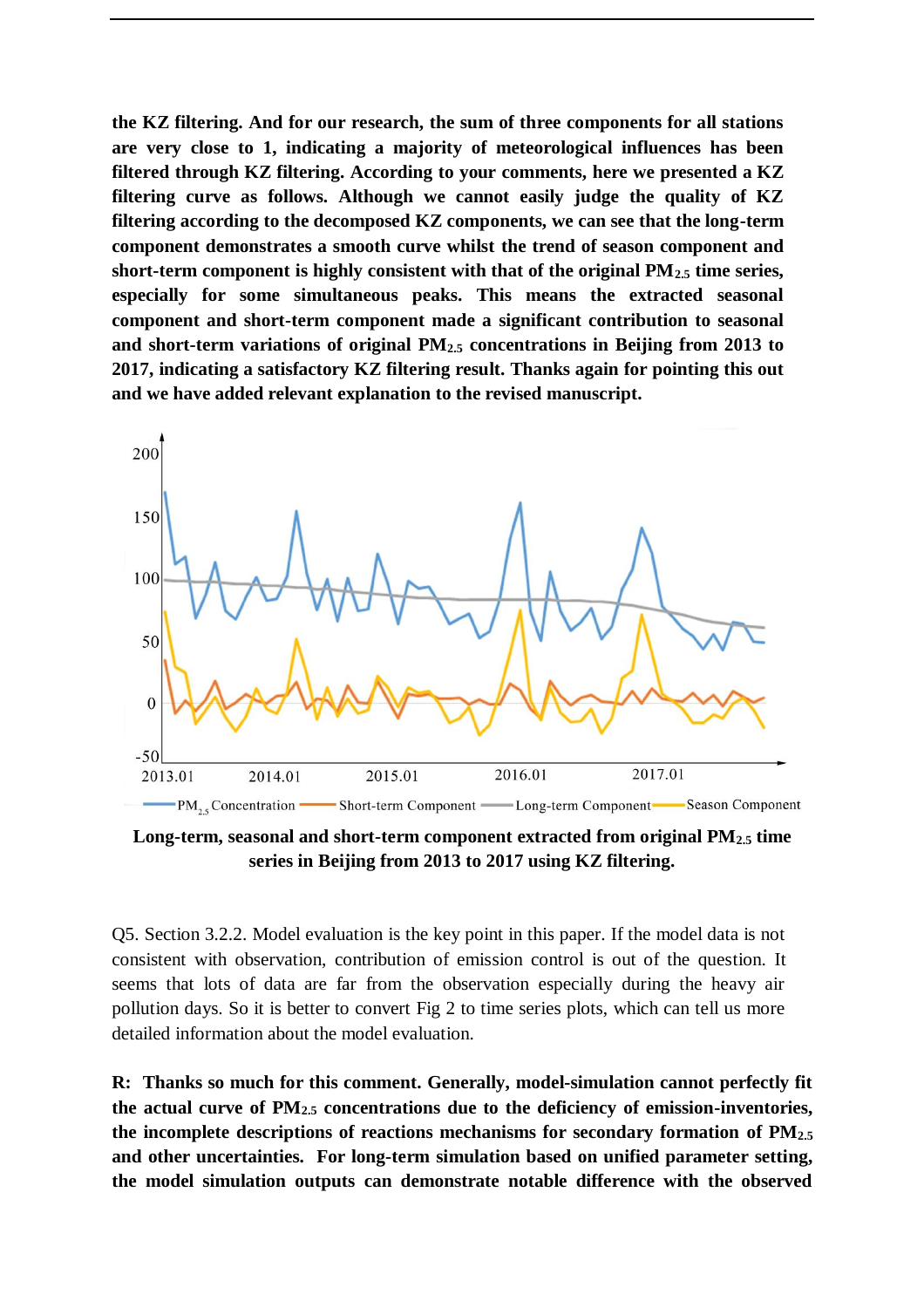**PM2.5 concentrations, especially during heavy pollution episodes (Li et al., 2011). This is because commonly employed CTMs do not fully consider heterogeneous/aqueous reactions, which significantly deteriorate PM2.5 pollution (Chen et al., 2016). So yes, you are right. It is a common challenge that long-term CTM simulation may significantly underestimate PM2.5 concentrations during heavy pollution episodes. And this is also the situation of our simulation. However, despite the relative large bias during the heavy pollution episodes, the general simulation accuracy: the correlation coefficient R, normalized mean bias (NMB), normalized mean error (NME), mean fractional bias (MFB) and mean fractional error (MFE) between observed and simulated data was 0.69~0.74, 11%~17%, 20%~27%, -21%~-17%, and 15%~27% respectively is satisfactory (EPA,2005; Boylan et al., 2006). Following your constructions, we have convert the Fig 2 to time series plots. In addition, we acknowledged that the model simulation produced some large bias during heavy pollution episodes, caused by the common limitations of CTMs.**

**Li, G., Zavala, M., Lei, W., Tsimpidi, A.P., Karydis, V.A., Pandis, S.N., Canagaratna, M.R., Molina, L.T., 2011. Simulations of organic aerosol concentrations in Mexico City using the WRF-CHEM model during the MCMA-2006/MILAGRO campaign. Atmos. Chem. Phys., 11: 3789-3809.**

**Chen, D., Liu, Z., Fast, J. , Ban, J. 2016. Simulations of sulfate–nitrate–ammonium (sna) aerosols during the extreme haze events over northern china in october 2014. Atmospheric Chemistry and Physics, 16(16), 10707-10724.**

Q6. Section 3.2.2. You verified the accuracy of the WRF-CMAQ model using the data of three stations. How about other urban stations? This does not mean that the figures of all stations should be supplemented, but it does require that extrapolation to difference between observed and WRF-CMAQ simulated PM2.5 concentrations.

**R: Thanks so much for this comment. In the previous manuscript, we verified the data of three stations and following your comments, we further added the verification of another three urban stations to the revised manuscript to prove the reliability of the model simulation. Thanks again for this valuable comment.** 

Q7. L339. How did you get the conclusion "KZ filtering provides a more reliable method"? Just because the KZ filtering was station-based and WRF-CMAQ model was

a grid-based? The averaged relative contribution of meteorological variations to PM2.5 reduction using the WRF-CMAQ model was very similar to that using KZ filtering. Verification is very important for the model results. So what's the criteria for judging reliability of your model?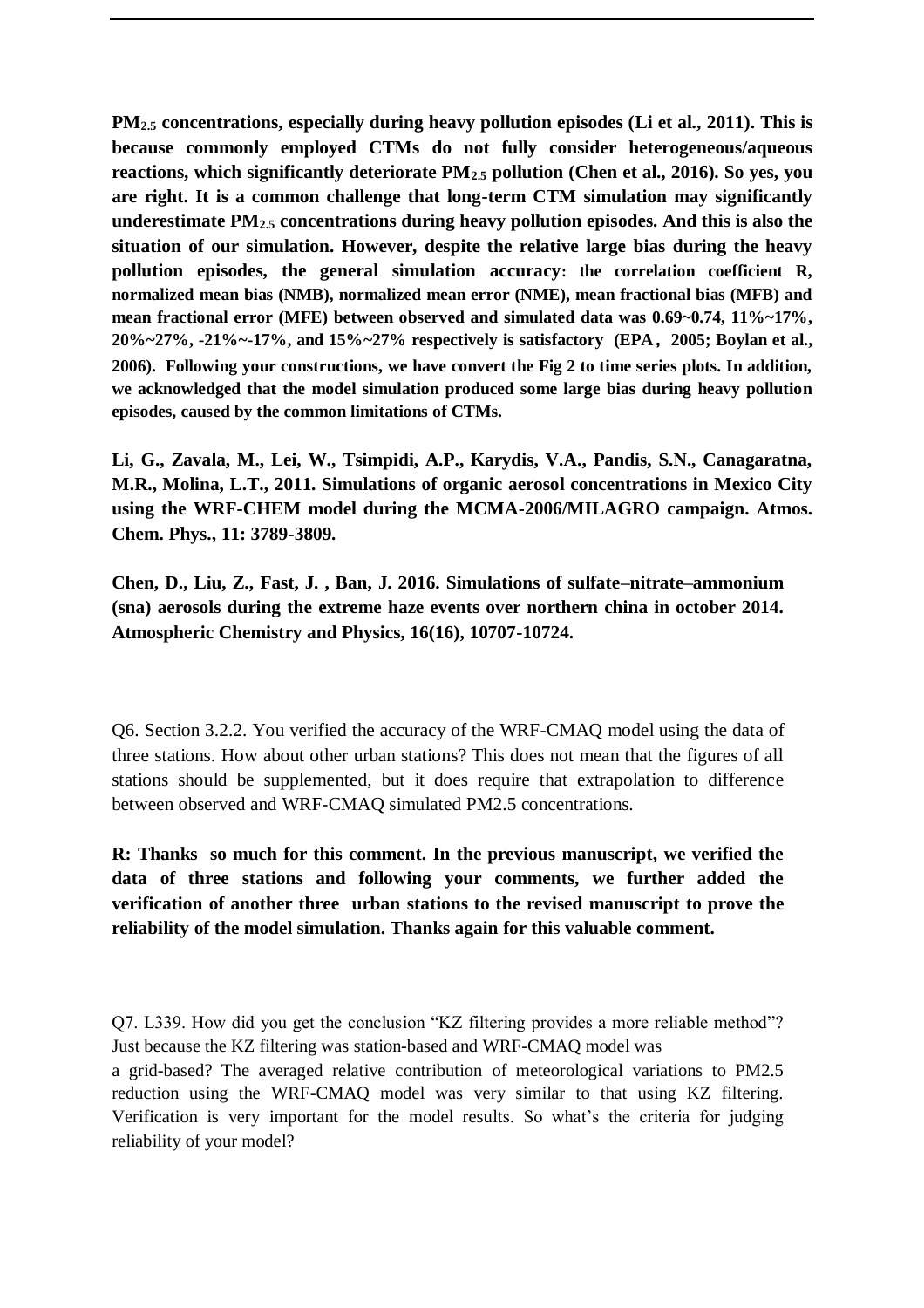**R: This is a very good question. The advantage of KZ filter is that this statistical method is based on the observed meteorological data and PM2.5 concentrations and predicts the variations of airborne pollutants on the hypothesis of unchanged meteorological conditions. In this case, by comparing the original and filtered time series of airborne pollutants, the relative contribution of meteorological conditions to long-term variations of airborne pollutants. Since KZ filtering is based on observed data, and simply consider the influence of time-series meteorology data on PM2.5 time series, less uncertainty is involved in this analysis, KZ is influenced mainly by the variations of meteorology-PM2.5 interactions in different areas and seasons. On the other hand, CTMs, e.g. WRF-CMAQ or WRF-CAMx considers both meteorological conditions (which is large-scale meteorological data, not as accurate as local observed meteorological data) and anthropogenic emissions for estimating PM2.5 concentrations under different emission scenarios. Therefore, the accuracy of these models are not only decided by proper understanding of meteorological data, but also the reliability of emission inventories and proper descriptions of reaction mechanisms for PM2.5 production, especially during heavy pollution episodes, which is a major challenge for current model simulation. For instance, without consideration of heterogeneous/aqueous reactions between sulfate, nitrate, and ammonium (denoted as SNA) in high-humidity environment, WRF-CAMx failed to simulate maximum PM2.5 concentrations during extreme haze episodes (Chen, D. et al., 2016). And the emission inventories, no matter how fine they produced, are quite different from actual emission situations. Therefore, model simulated PM2.5 concentrations, especially the relative contribution of anthropogenic emissions to PM2.5 concentrations, are influenced by much more factors than the KZ filters. In this case, KZ filtering is most suitable for quantifying the relative contribution of meteorological conditions to long-term variations of airborne pollutants and recently been increasingly employed for this type of research.** 

**On the other hand, since the emission inventory includes different emission sources, CTMs, e.g. WRF-CMAQ or WRF-CAMx, are suitable for quantifying the relative contribution of different sources to PM2.5 variations, though large variations remained.** 

Q8. L398-399. Supplement the correlation coefficient between wind speed and PM2.5. And how about the influence of the other meteorological parameters (such as T, RH, wind direction) on PM2.5?

**R: As detailed explained in our previous studies (Chen, Z et al., 2017; 2018), the causal influence of individual meteorological factors on PM2.5 concentrations cannot be precisely quantified using correlation analysis, as the complicated interactions between different meteorological factors. Instead, a robust model CCM, which can remove the influence of other influencing meteorological factors, has been employed in our research to extract the dominant meteorological factors for PM2.5 concentrations in Beijing and other mega cities across China. The** ρ **value, similar to**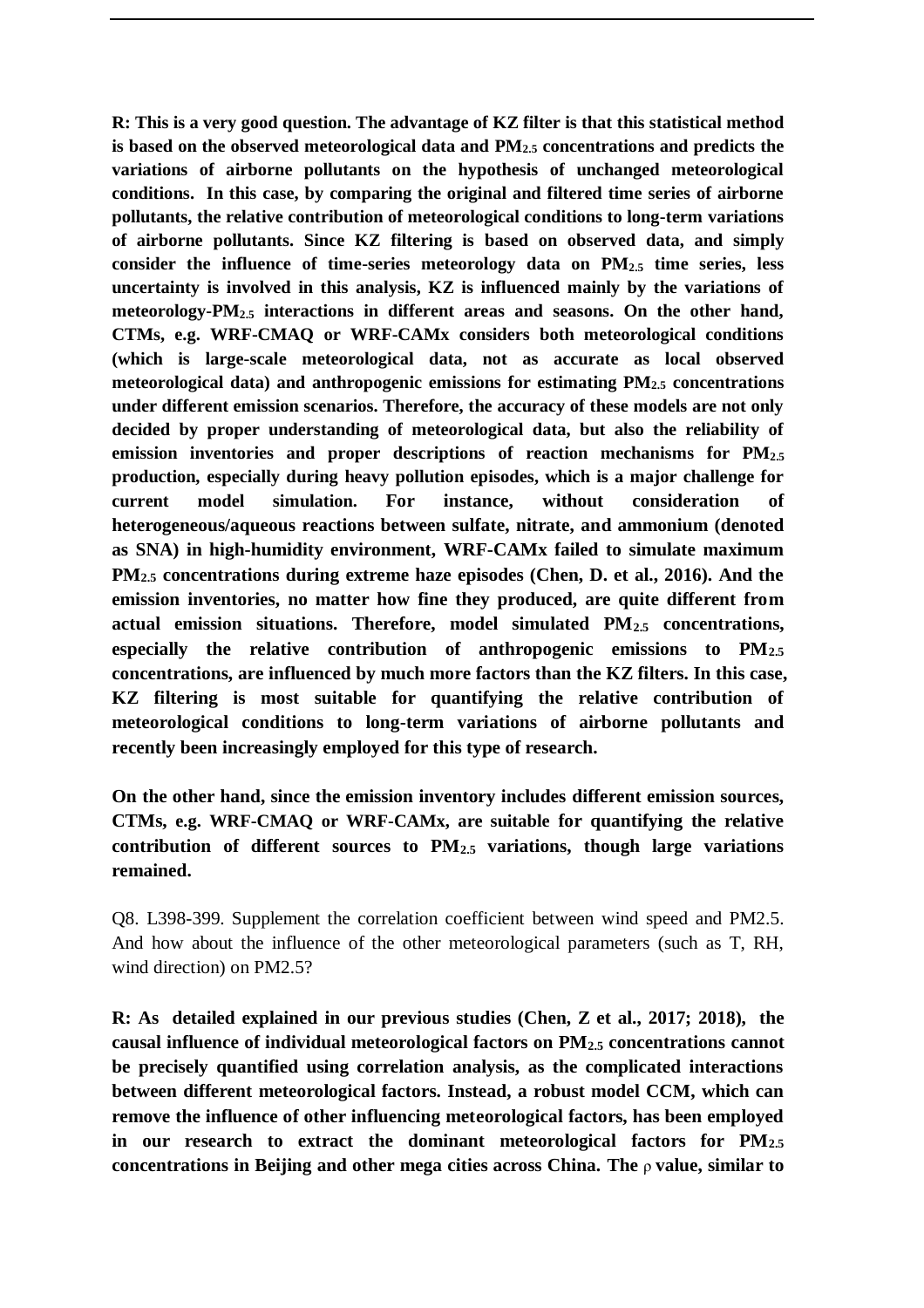**correlation coefficient, is a quantitative and more reliable indicator of meteorological influence on PM2.5 concentrations. Detailed information concerning the influence of many meteorological factors on PM2.5 concentrations can be found in our research (Chen, Z. et al., 2017; 2018). Here, we listed part of the table here as below for your reference. Meteorological influences on PM2.5 concentrations vary across seasons, and SSD (sunshine duration), wind speed, humidity and temperature are major influencing factors for PM2.5 concentrations in Beijing and other mega cities in China, especially the North China plain. Meanwhile, wind direction was not significantly correlated with PM2.5 concentration in Beijing ( Chen et al., 2017, 2018). The major reason is that the influence of wind direction on PM2.5 concentrations is subjected to geographical conditions and not strongly correlated to PM2.5 conditions (Chen et al., 2017).** 

**Therefore, for this research, based on our previous studies on PM2.5-meteorology interactions in Beijing, the major meteorological factors temperature, humidity, wind speed and solar radiation are used for the KZ filtering.** 

**Chen, Z.Y., Cai, J., Gao, B.B., Xu, B., Dai, S., He, B., Xie, X.M., 2017. Detecting the causality influence of individual meteorological factors on local PM2.5 concentrations in the Jing-Jin-Ji region, Scientific Reports, 7:40735.**

**Chen, Z.Y., Xie, X., Cai, J., Chen, D., Gao, B., He, B., Cheng, N., Xu, B., 2018. Understanding meteorological influences on PM2.5 concentrations across China: a temporal and spatial perspective, Atmos. Chem. Phys, 18: 5343-5358**

**The correlation coefficient and** ρ **value of different meteorological factors (Temperature, humidity and wind speed) on seasonal PM2.5 concentrations in Beijing (Chen et al., 2017)** 

| City    | Spring                     | Summer                                                                                 | Autumn                                                                                        | Winter                                                                                                  |
|---------|----------------------------|----------------------------------------------------------------------------------------|-----------------------------------------------------------------------------------------------|---------------------------------------------------------------------------------------------------------|
| Beijing | $RHHI**$<br>(0.532, 0.490) | $RHHI**$<br>(0.648, 0.546)<br>$SSD**$<br>$(-0.447, 0.324)$<br>TEM**<br>(0.554, 0.455), | $RHHI**$<br>(0.587, 0.555),<br>$SSD**$<br>$(-0.509, 0.410),$<br>$WIN**$<br>$(-0.468, 0.223),$ | $RHI$ <sup>**</sup><br>(0.738, 0.738),<br>$SSD**$<br>$(-0.715, 0.577),$<br>$WIN**$<br>$(-0.558, 0.531)$ |

**\*\*Correlation is significant at the 0.01 level (2 tailed); \*Correlation is significant at the 0.05 level (2 tailed).**

**The first value in the brackets presents the correlation coefficient between the meteorological factor and PM2.5 concentration.**

**The second value presents the quantitative influence of individual meteorological factors on local PM2.5 concentration (ρ value), whilst the feedback effects of PM2.5 on these meteorological factors are not listed here.**

**NA indicates that no significant correlation exists between the meteorological factor and PM2.5 concentration.**

Q9. Contribution of local emission-reduction measures was discussed in this paper. Please describe the reduction amount of each pollutant  $(SO_2, NO_x, PM)$  from each